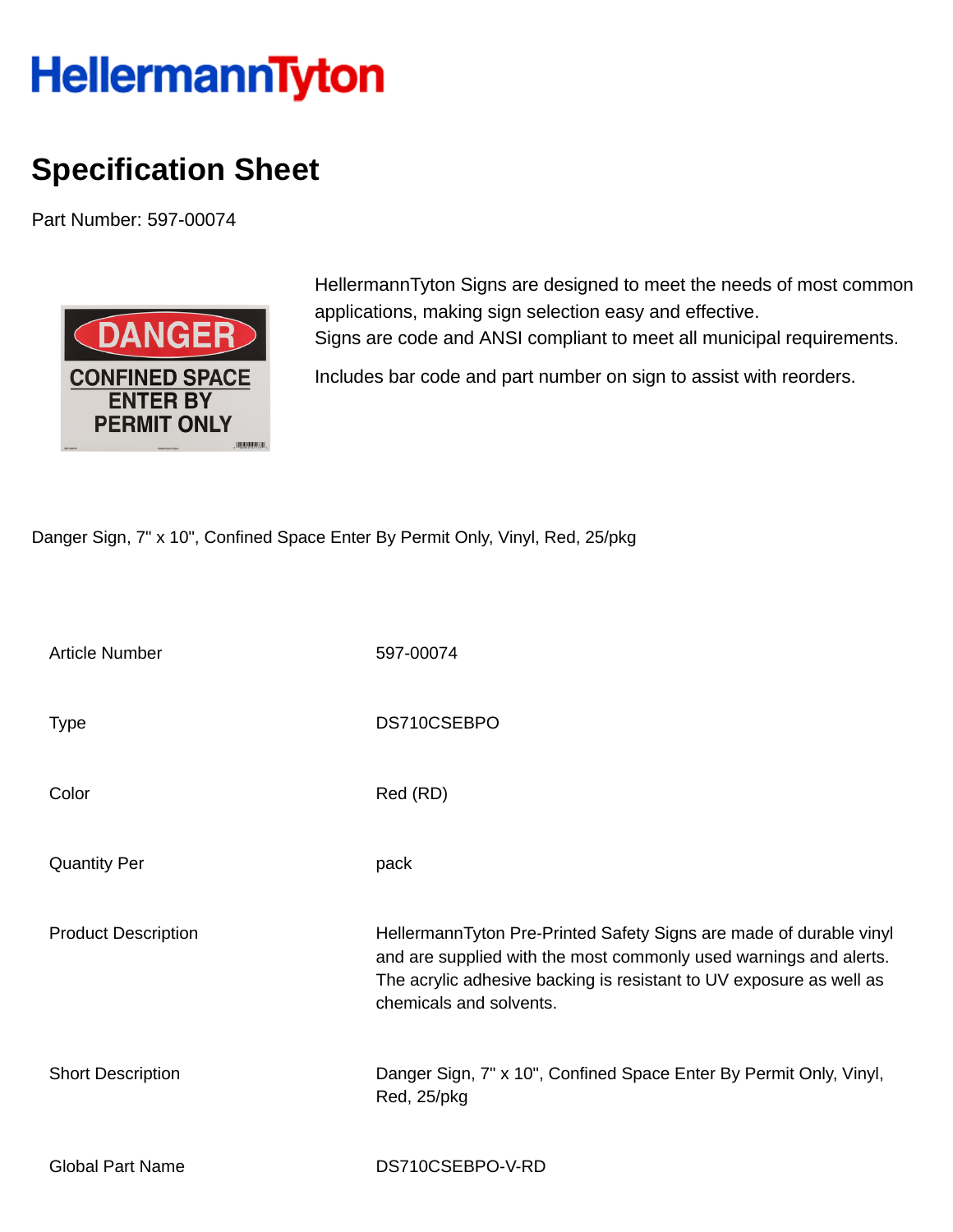| Length L (Imperial)                   | 10.0                             |
|---------------------------------------|----------------------------------|
| Length L (Metric)                     | 254.0                            |
| Width W (Imperial)                    | 10                               |
| Width W (Metric)                      | 254                              |
| Thickness T (Imperial)                | $\overline{\mathcal{A}}$         |
| Thickness T (Metric)                  | .10                              |
| Height H (Imperial)                   | 7.0                              |
| Height H (Metric)                     | 177.80                           |
|                                       |                                  |
|                                       |                                  |
| Material                              | Vinyl (V)                        |
| <b>Material Shortcut</b>              | V                                |
| Adhesive                              | Acrylic                          |
| Halogen Free                          | <b>No</b>                        |
| UV Resistant (Yes/No)                 | No                               |
| <b>Adhesive Operating Temperature</b> | -40°F to +176°F (-40°C to +80°C) |